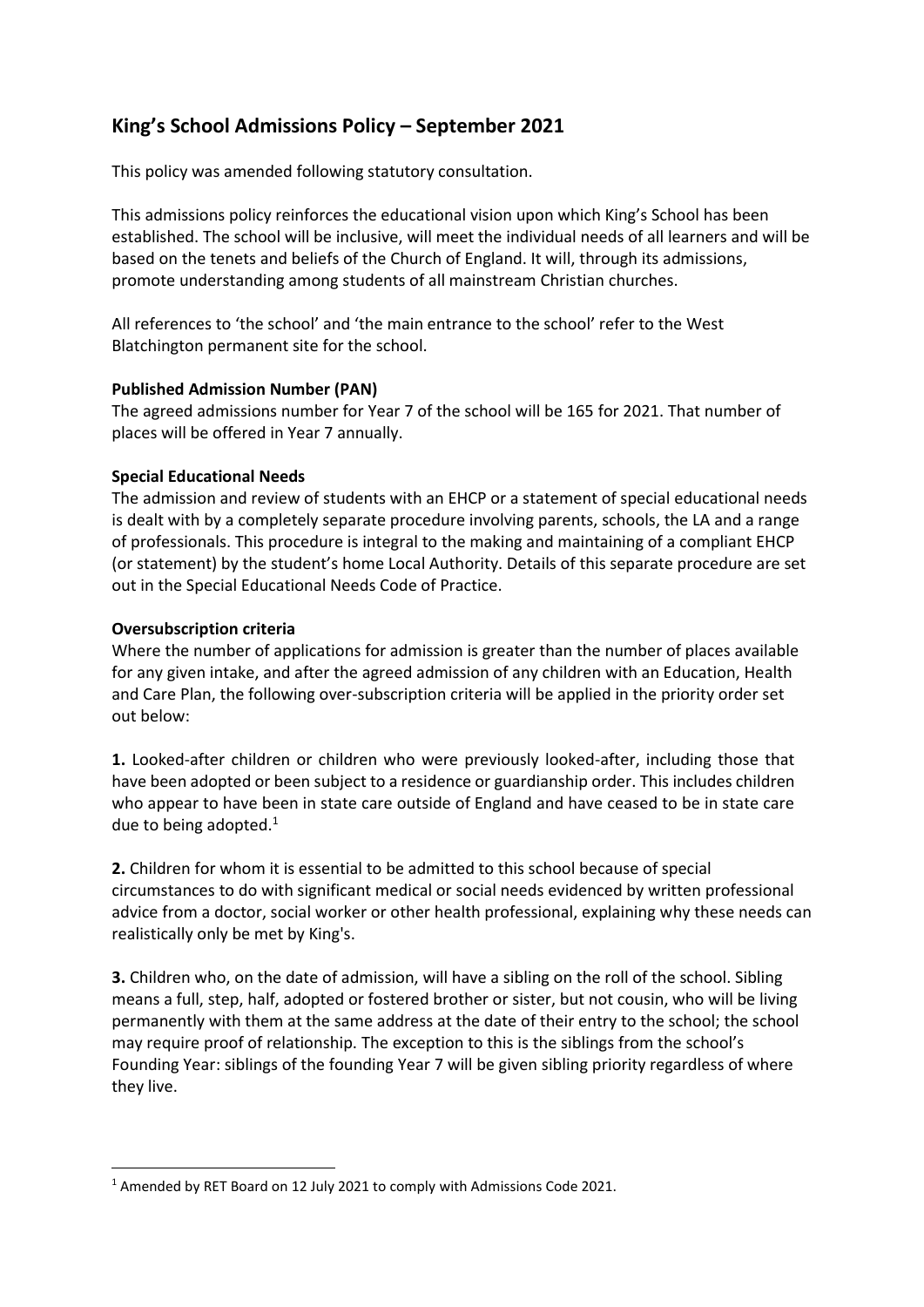**4.** Children (by which is meant full, step, half, adopted, or fostered children who will be living permanently at the same address of the member of staff at the date of their entry to the school) of staff directly employed by King's School for two years or more before the admission application and still employed, without having given notice or been given notice that the employment will end, at the time the offer is made.

**5.** This is an Ecumenical Christian School and if oversubscribed, up to 50% of the places available after the application of 1, 2, 3 and 4 above, will be based on a 'faith' criterion; this criterion is detailed in the notes at the end of this policy.

If more applications meeting the faith criterion are received than there are places available, then:-

i. 30% of places will be offered in order of distance from the home address of the applicant to the school, distance being measured in a straight line from the middle of the front door of the student's accommodation to the centre of the main entrance of the school; priority being given to those who live closest to the school.

ii. 70% of places will be offered in order of distance from the home address of the applicant to the mid-point of the junction between New Church Road and Richardson Road; (the grid reference of this point being 527665:104983), distance being measured in a straight line from the middle of the front door of the student's accommodation to the point detailed. Priority will be given to those who live closest to the node.

iii. For applicants from the same block of flats, or who live the same distance from the school, random selection by the drawing of lots will be used as a final tie-breaker.

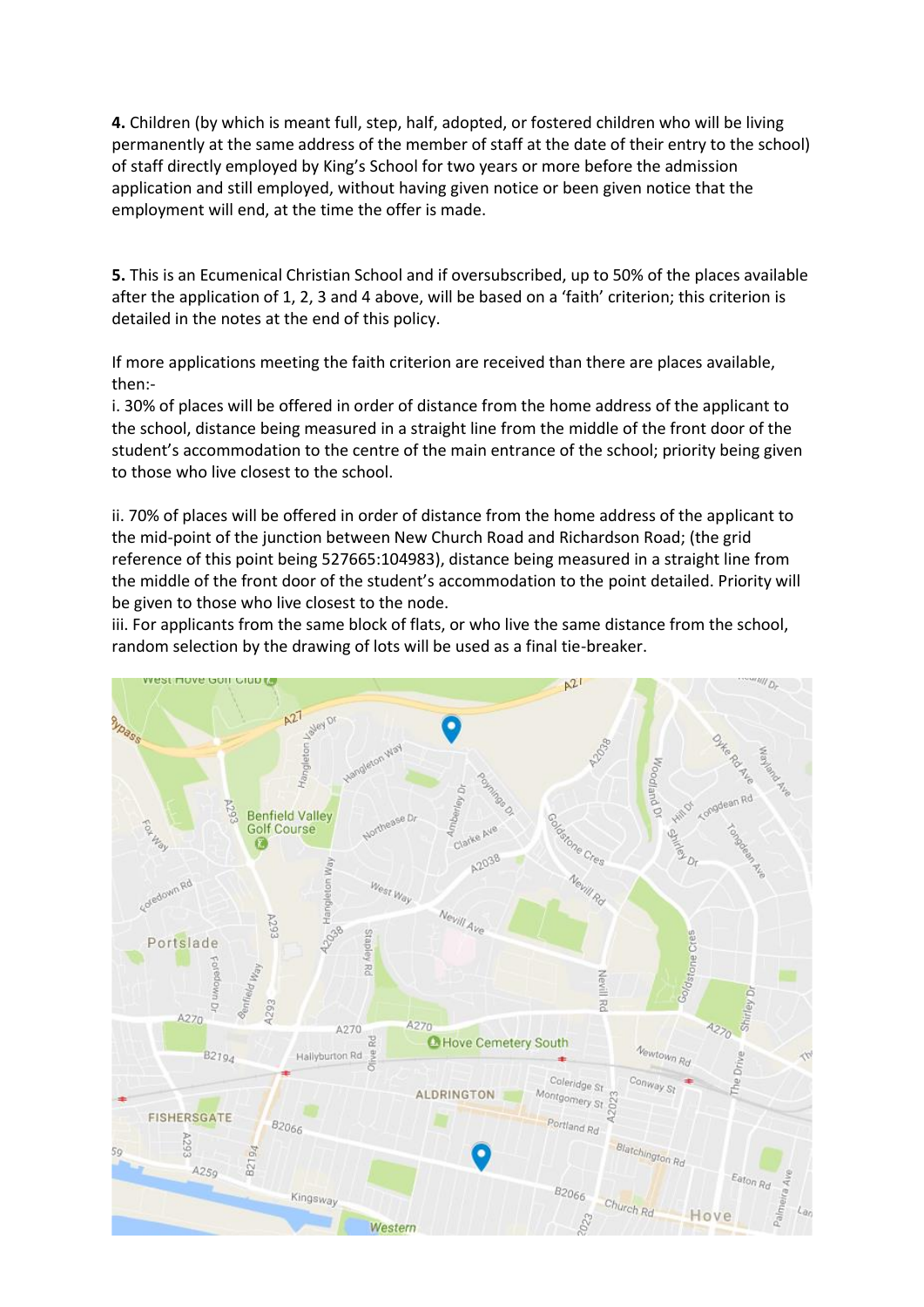# **6. Other or non-faith places (referred to as 'open' places)**

If fewer than the designated number places are taken up by those satisfying the faith criterion, then these remaining places will be added to those offered to 'non-faith' applicants. The places remaining after the 'faith' places have been allocated will be offered to any other applicants. If there are more applicants than there are places available in this category then: i. 30% of places will be offered in order of distance from the home address of the applicant to the school, distance being measured in a straight line from the middle of the front door of the student's accommodation to the centre of the main entrance of the school; priority being given to those who live closest to the school.

ii. 70% of places will be offered in order of distance from the home address of the applicant to the mid-point of the junction between Richardson Road and New Church Road; (the grid reference of this point being 527665:104983) distance being measured in a straight line from the middle of the front door of the student's accommodation to the point detailed. Priority will be given to those who live closest to the node.

iii. For applicants from the same block of flats, or who live the same distance from the school, random selection by the drawing of lots will be used as a final tie-breaker.

### **'Tied' applications**

If two or more applications cannot be separated by the criteria set out above then the place or places will be decided by the drawing of lots carried out by someone independent of the school.

### **Notes**

### **Operation of waiting lists**

Where in any year, the school receives more applications for places than there are places available, a waiting list will operate for at least the first year. This will be maintained by the school and it will be open to any parent to ask for his or her child's name to be placed on the waiting list following an unsuccessful application. A child's position on the waiting list will be determined solely in accordance with the oversubscription criteria set (as applicable). Where places become vacant they will be allocated to children on the waiting list in accordance with the oversubscription criteria.

The parents of students on the waiting list will be contacted twice a year to ensure that they wish to remain on the waiting list.

#### **Home Address**

The home address is where the child spends the majority of time and is living with the person who has parental responsibility and is the parent as defined in Section 576 of the Education Act 1996 (we may require documentary evidence). If a child regularly lives at more than one address, the Governing Body will have to reach a conclusion about which should be counted as the main address when allocating places. This will normally be the address where the child is registered with a doctor.

#### **Faith Criterion**

Regular attendance is defined as fortnightly attendance at a Church, which is a member